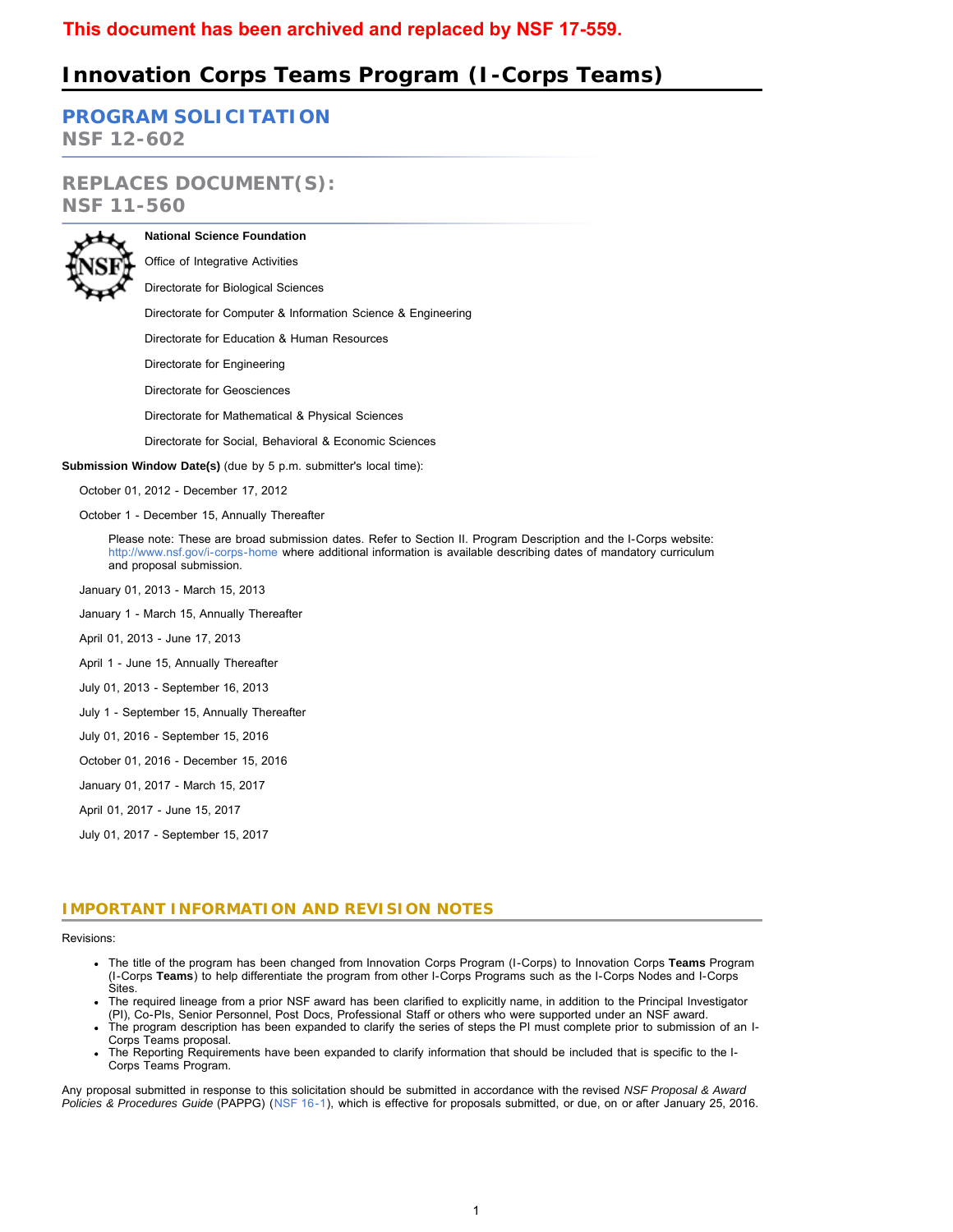# **General Information**

#### **Program Title:**

Innovation Corps Teams Program (I-Corps Teams)

#### **Synopsis of Program:**

The National Science Foundation (NSF) seeks to develop and nurture a national innovation ecosystem that builds upon fundamental research to guide the output of scientific discoveries closer to the development of technologies, products and processes that benefit society.

In order to jumpstart a national innovation ecosystem, NSF has established the NSF Innovation Corps Teams Program (NSF I-Corps Teams). The NSF I-Corps Teams purpose is to identify NSF-funded researchers who will receive additional support - in the form of mentoring and funding - to accelerate innovation that can attract subsequent third-party funding.

The purpose of the NSF I-Corps Teams grant is to give the project team access to resources to help determine the readiness to transition technology developed by previously-funded or currently-funded NSF projects. The outcomes of I-Corps Teams projects will be threefold: 1) a clear go or no go decision regarding viability of products and services, 2) should the decision be to move the effort forward, a transition plan for those projects to move forward, and 3) a technology demonstration for potential partners.

**WEBINAR**: A webinar will be held on the first Tuesday of every month to answer questions about this program. Details will be posted on the I-Corps website (see [http://www.nsf.gov/news/special\\_reports/i-corps/program.jsp\)](http://www.nsf.gov/news/special_reports/i-corps/program.jsp) as they become available.

#### **Cognizant Program Officer(s):**

*Please note that the following information is current at the time of publishing. See program website for any updates to the points of contact.*

- Steven Konsek, telephone: (703) 292-7021, email: [skonsek@nsf.gov](mailto:skonsek@nsf.gov)
- Lydia McClure, telephone: (703) 292-8798, email: [lmcclure@nsf.gov](mailto:lmcclure@nsf.gov)

#### **Applicable Catalog of Federal Domestic Assistance (CFDA) Number(s):**

- 47.041 --- Engineering
- 47.049 --- Mathematical and Physical Sciences
- 47.050 --- Geosciences
- 47.070 --- Computer and Information Science and Engineering
- 47.074 --- Biological Sciences
- 47.075 --- Social Behavioral and Economic Sciences
- 47.076 --- Education and Human Resources
- 47.079 --- Office of International Science and Engineering
- 47.083 --- Office of Integrative Activities (OIA)

### **Award Information**

#### **Anticipated Type of Award:** Standard Grant

#### **Estimated Number of Awards:** 250

Estimated program budget, number of awards and average award size/duration are subject to the availability of funds.

**Anticipated Funding Amount:** \$12,500,000 The anticipated funding amount is \$12.5 million in FY 2013, pending availability of funds.

# **Eligibility Information - See Section IV for additional information**

#### **Who May Submit Proposals:**

Proposals may only be submitted by the following:

- Universities and Colleges Universities and two- and four-year colleges (including community colleges) accredited in, and having a campus located in, the US acting on behalf of their faculty members. Such organizations also are referred to as academic institutions.
- Other Federal Agencies and Federally Funded Research and Development Centers (FFRDCs): Contact the appropriate program before preparing a proposal for submission.

### **Principal Investigator (PI) Limit:**

There are no restrictions or limits.

#### **Limit on Number of Proposals per Organization:**

There are no restrictions or limits.

#### **Limit on Number of Proposals per PI or Co-PI:**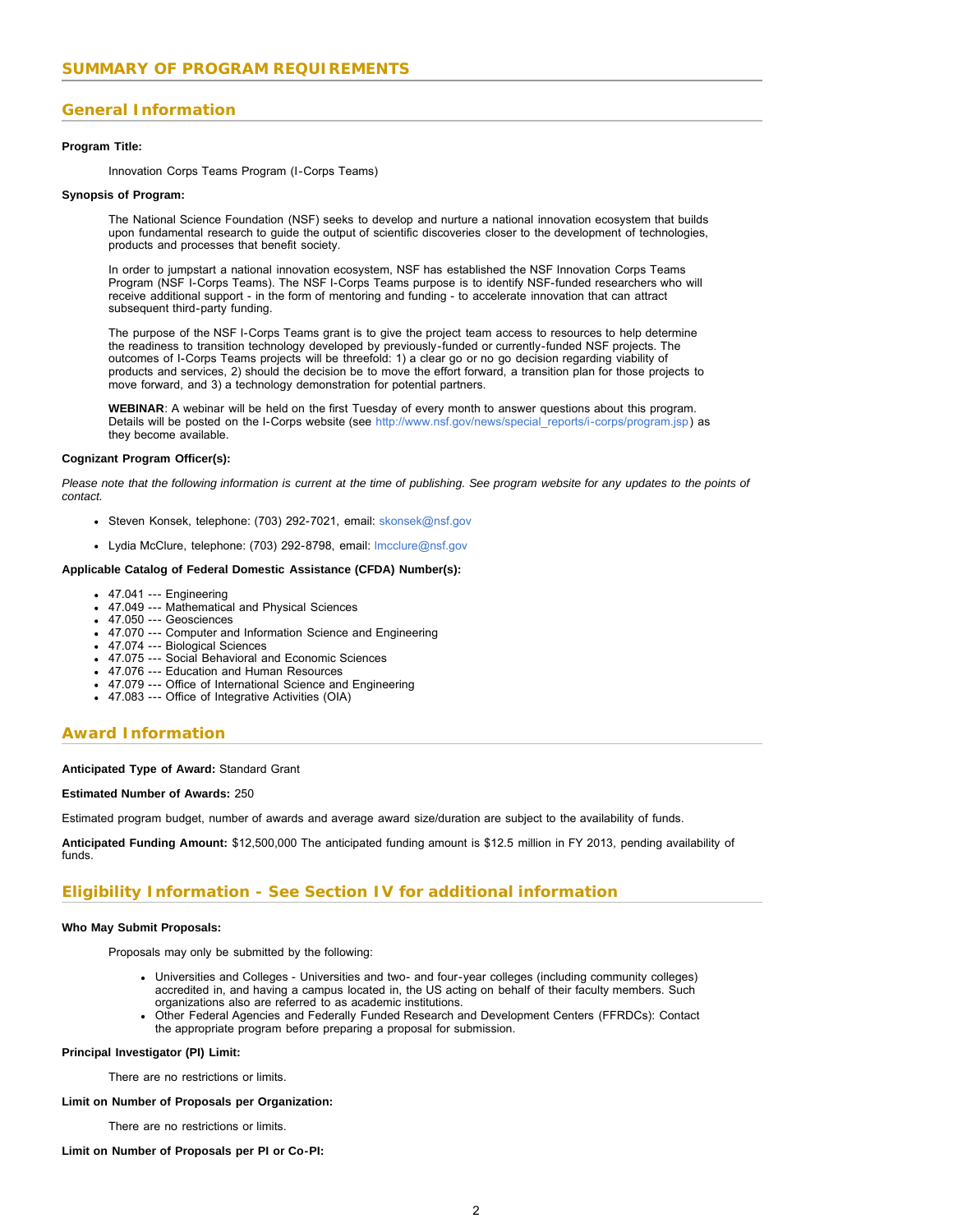# **Proposal Preparation and Submission Instructions**

#### **A. Proposal Preparation Instructions**

- **Letters of Intent:** Not required
- **Preliminary Proposal Submission:** Not required
- **Full Proposals:**
	- Full Proposals submitted via FastLane: NSF Proposal and Award Policies and Procedures Guide, Part I: Grant Proposal Guide (GPG) Guidelines apply. The complete text of the GPG is available electronically on the NSF website at: [http://www.nsf.gov/publications/pub\\_summ.jsp?ods\\_key=gpg.](http://www.nsf.gov/publications/pub_summ.jsp?ods_key=gpg)
	- Full Proposals submitted via Grants.gov: NSF Grants.gov Application Guide: A Guide for the Preparation and Submission of NSF Applications via Grants.gov Guidelines apply (Note: The NSF Grants.gov Application Guide is available on the Grants.gov website and on the NSF website at: [http://www.nsf.gov/publications/pub\\_summ.jsp?](http://www.nsf.gov/publications/pub_summ.jsp?ods_key=grantsgovguide) [ods\\_key=grantsgovguide\)](http://www.nsf.gov/publications/pub_summ.jsp?ods_key=grantsgovguide)

#### **B. Budgetary Information**

#### **Cost Sharing Requirements:**

Inclusion of voluntary committed cost sharing is prohibited.

**Indirect Cost (F&A) Limitations:**

Recovery of indirect costs (F&A) shall be limited to \$5,000. As such, this program does require mandatory cost sharing, and, therefore, is an exception to NSF's cost sharing policy.

#### **Other Budgetary Limitations:**

Other budgetary limitations apply. Please see the full text of this solicitation for further information.

#### **C. Due Dates**

**Submission Window Date(s)** (due by 5 p.m. submitter's local time):

October 01, 2012 - December 17, 2012

October 1 - December 15, Annually Thereafter

Please note: These are broad submission dates. Refer to Section II. Program Description and the I-Corps website: <http://www.nsf.gov/i-corps-home>where additional information is available describing dates of mandatory curriculum and proposal submission.

January 01, 2013 - March 15, 2013

January 1 - March 15, Annually Thereafter

- April 01, 2013 June 17, 2013
- April 1 June 15, Annually Thereafter
- July 01, 2013 September 16, 2013
- July 1 September 15, Annually Thereafter
- July 01, 2016 September 15, 2016
- October 01, 2016 December 15, 2016
- January 01, 2017 March 15, 2017
- April 01, 2017 June 15, 2017

July 01, 2017 - September 15, 2017

### **Proposal Review Information Criteria**

#### **Merit Review Criteria:**

National Science Board approved criteria. Additional merit review considerations apply. Please see the full text of this solicitation for further information.

### **Award Administration Information**

#### **Award Conditions:**

Additional award conditions apply. Please see the full text of this solicitation for further information.

#### **Reporting Requirements:**

Additional reporting requirements apply. Please see the full text of this solicitation for further information.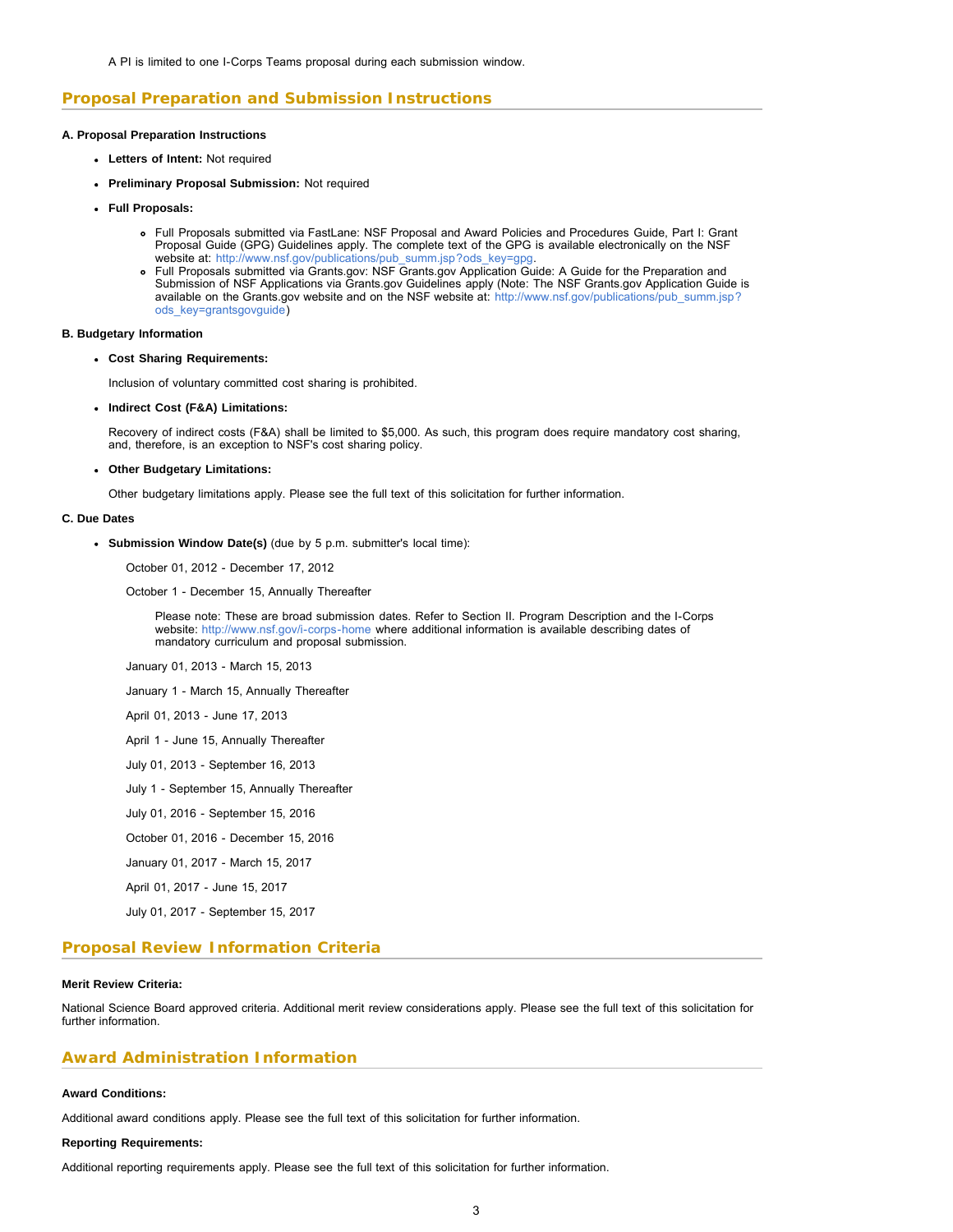# <span id="page-3-0"></span>**TABLE OF CONTENTS**

**[Summary of Program Requirements](#page-0-0)**

- I. **[Introduction](#page-3-1)**
- II. **[Program Description](#page-3-2)**
- III. **[Award Information](#page-5-0)**
- IV. **[Eligibility Information](#page-5-1)**
- V. **[Proposal Preparation and Submission Instructions](#page-6-0)**
	- A. [Proposal Preparation Instructions](#page-6-0)
	- B. [Budgetary Information](#page-8-0)
	- C. [Due Dates](#page-8-1)
	- D. [FastLane/Grants.gov Requirements](#page-9-0)

#### VI. **[NSF Proposal Processing and Review Procedures](#page-9-1)**

- A. [Merit Review Principles and Criteria](#page-9-2)
- B. [Review and Selection Process](#page-10-0)

#### VII. **[Award Administration Information](#page-11-0)**

- A. [Notification of the Award](#page-11-1)
- B. [Award Conditions](#page-11-2)
- C. [Reporting Requirements](#page-11-3)

#### VIII. **[Agency Contacts](#page-12-0)**

IX. **[Other Information](#page-12-1)**

# <span id="page-3-1"></span>**I. INTRODUCTION**

America's prosperity has originated in part from the ability to capitalize economically on ground-breaking discoveries from science and engineering research. Simultaneously, a knowledgeable, creative workforce has maintained the country's global leadership in critical areas of technology. These important discoveries and capable workforce resulted from substantial, sustained investment in science and engineering. A strong capacity for leveraging fundamental scientific discoveries into powerful engines of innovation is essential to maintain our competitive edge in the future.

The National Science Foundation (NSF) supports fundamental research and education in science and engineering. NSF's dual role, unique among government agencies, results in new knowledge and tools as well as a capable, innovative workforce. These complementary building blocks of innovation have led to revolutionary technological advances and wholly new industries.

Through this initiative, NSF seeks to accelerate the development of new technologies, products and processes that arise from fundamental research. NSF investments will strategically strengthen the innovation ecosystem (<http://www.nsf.gov/eng/iip/innovation.pdf>) by addressing the challenges inherent in the early stages of the innovation process. This solicitation will support collaborations that are designed to overcome many of the obstacles in the path of innovation.

### <span id="page-3-2"></span>**II. PROGRAM DESCRIPTION**

The goals of this program are to spur translation of fundamental research to the market place, to encourage collaboration between academia and industry, and to train NSF-funded faculty, students and other researchers to understand innovation and entrepreneurship.

The purpose of the I-Corps Teams program is to identify NSF-funded researchers who will receive additional support - in the form of mentoring and funding - to accelerate the translation of knowledge derived from fundamental research into emerging products and services that can attract subsequent third-party funding.

The I-Corps Teams grant is six-months in duration. The major focus of the program is for the selected I-Corps teams (an I-Corps team includes the Principal Investigator, the Entrepreneurial Lead, and the I-Corps Mentor) to participate in training - notably an Entrepreneurial Immersion course. The selected teams for each competition make up an individual I-Corps Teams cohort.

The outcomes of I-Corps Teams projects will be threefold: 1) a clear go/no go decision regarding viability of products and services, 2) should the decision be to move the effort forward, a transition plan to do so, and 3) a technology demonstration for potential partners.

The go/no go decision of the proposed effort will be made by the I-Corps team in consultation with the I-Corps Cognizant Program **Directors** 

#### **Requirements:**

To be eligible to pursue funding under an I-Corps Teams award, applicants must have received a prior award from NSF (in a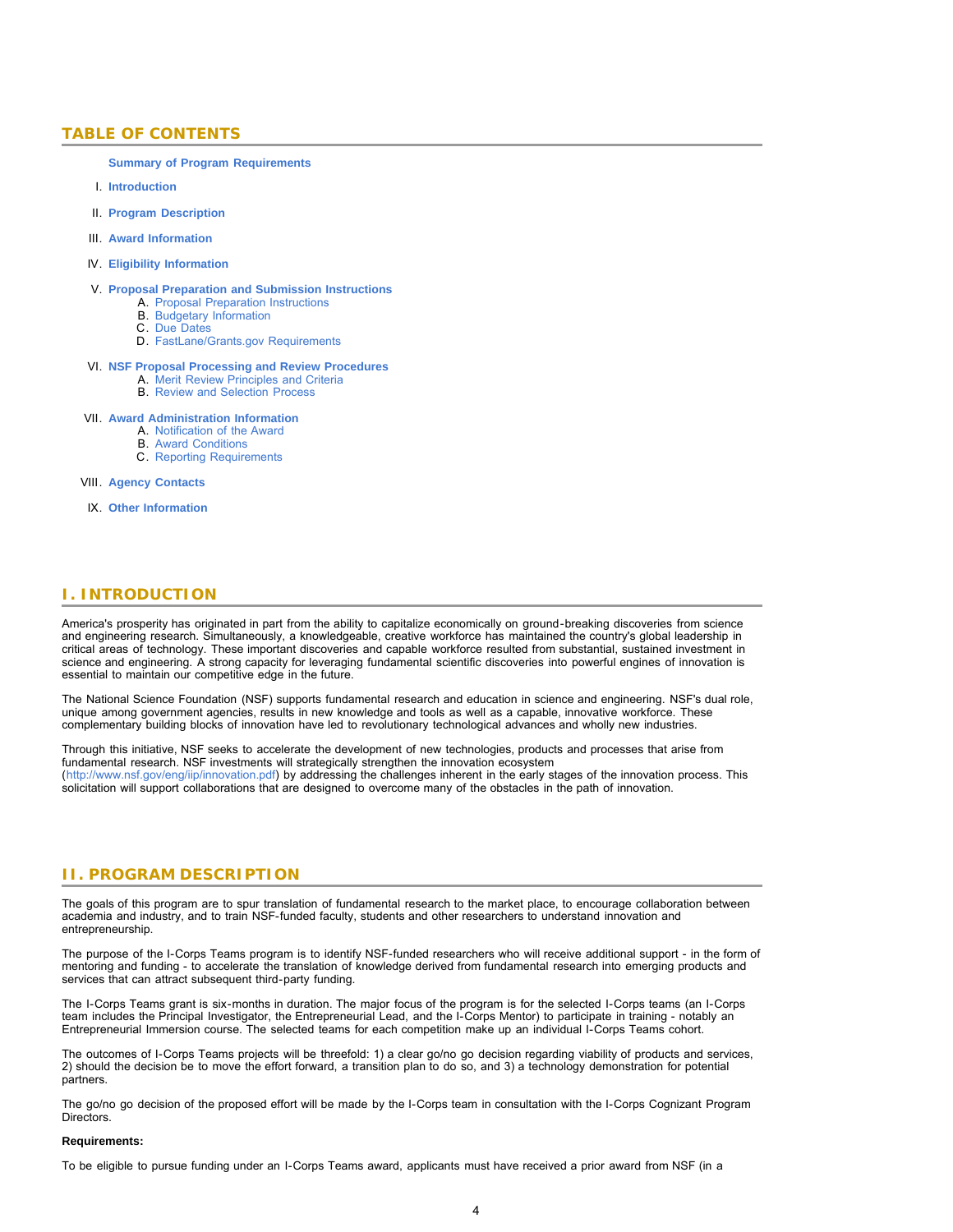scientific or engineering field relevant to the proposed innovation) that is currently active or that has been active within five years from the date of the I-Corps Teams proposal submission. The lineage of the prior award extends to the PI, Co-PIs, Senior Personnel, Post Docs, Professional Staff or others who were supported under the award. The prior award could range from a modest single-investigator award to a large, distributed center and also includes awards involving students such as REU Sites.

Before an I-Corps Teams proposal can be submitted, PIs must complete a series of steps that may lead to an invitation to submit a proposal. The steps are as follows:

#### 1. **Team Formation:**

Identify a set of three I-Corps Team members. The I-Corps team will consist of three roles:

Entrepreneurial Lead (EL) I-Corps Teams Mentor Principal Investigator (PI)

The **Entrepreneurial Lead (EL)** could be a postdoctoral scholar, graduate or other student with relevant knowledge of the technology and a deep commitment to investigate the commercial landscape surrounding the innovation. In rare circumstances, with approval of a cognizant NSF I-Corps Program Officer, it also could be the PI. The Entrepreneurial Lead should also be capable and have the will to support the transition of the technology, should the I-Corps Teams project demonstrate the potential for commercial viability.

The **I-Corps Teams Mentor** will typically be an experienced or emerging entrepreneur with proximity to the institution and experience in transitioning technology out of Academic labs. The I-Corps Teams Mentor must be a third-party resource and may be recommended by the proposing institution or may be a member of the NSF-supported I-Corps network which is being put together at this time. **More detailed information on the I-Corps network will be available during the scheduled WEBINARS.** The I-Corps Teams Mentor will be responsible for guiding the team forward and tracking progress through regular communication with the Cognizant NSF I-Corps program director.

The **Principal Investigator (PI)** will be responsible for overall grant management.

#### 2. **Executive Summary Preparation:**

Prepare a one-page Executive Summary that describes the following:

- Composition and roles (EL, PI, Mentor) of the team members proposing to undertake the commercialization feasibility research
- Relevant current/previous NSF awards
- Brief description of the potential commercial impact
- Brief description of the current commercialization plan

#### 3. **NSF Contact:**

Forward the Executive Summary to one of the **Topic-Specific Program Officer(s):**

| <b>BIO</b>  | <b>Steve Ellis</b>             | stellis@nsf.gov  | 703-292-7876     |
|-------------|--------------------------------|------------------|------------------|
| <b>CISE</b> | Anita La Salle                 | alasalle@nsf.gov | 703-292-5006     |
|             | <b>CISE/ACI Irene Qualters</b> | iqualter@nsf.gov | 703-292-<br>2339 |
| <b>EHR</b>  | Don Millard                    | dmillard@nsf.gov | 703-292-46200    |
| <b>ENG</b>  | Rathindra (Babu)<br>DasGupta   | rdasgupt@nsf.gov | 703-292-835302   |
| <b>GEO</b>  | Raffaella Montelli             | rmontell@nsf.gov | 703-292-436102   |
| <b>MPS</b>  | Mary Galvin-Donoghue           | mgalvind@nsf.gov | 703-292-8562     |
| <b>SBE</b>  | Quinetta Roberson              | dcroson@nsf.gov  | 703-292-730806   |

or, forward it to one of the I-Corps Cognizant Program Officers:

| Errol Arkilic                                            | earkilic@nsf.gov 703-292-8095 |  |
|----------------------------------------------------------|-------------------------------|--|
| Rathindra (Babu) DasGupta rdasgupt@nsf.gov 703-292-8353( |                               |  |
| Anita La Salle                                           | alasalle@nsf.gov 703-292-5006 |  |

#### 4. **Telephone Interviews:**

Teams that describe projects with viable commercialization potential will be scheduled to engage in a conference call with NSF's I-Corps Management Team. The purpose of this call is to assess the proposing team's capabilities and commitment to the program. At the conclusion of these initial calls, teams may be scheduled for a conference call that includes both the NSF I-Corps Management team and Instructors from the Entrepreneurial Immersion course. At the conclusion of these conference calls, teams may be invited to submit full proposals.

#### 5. **Proposal Submission:**

The I-Corps Teams Program will not accept proposals that have not been authorized for submission.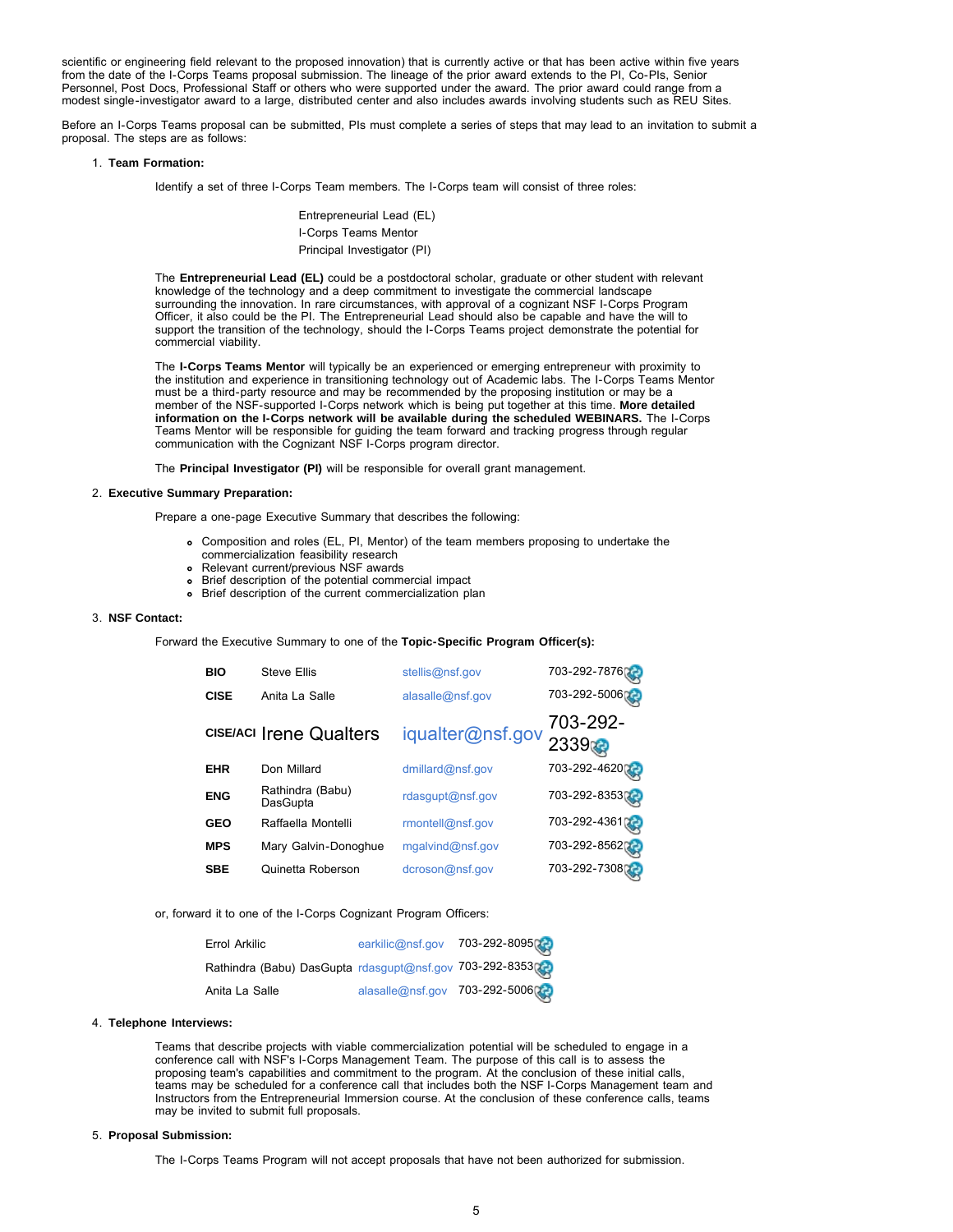Uninvited proposals will be returned without review.

See Section V on Proposal Preparation for instructions about preparing an I-Corps Teams proposal.

#### 6. **I-Corps Teams Curriculum Participation:**

#### **Entrepreneurial Curriculum Immersion**

I-Corps Teams members are required to attend a three-day Entrepreneurial Immersion course together (locations and dates are posted on the I-Corps program web site). The I-Corps curriculum provides realworld, hands-on, immersive learning about what it takes to successfully transfer knowledge into products and processes that benefit society.

The approach to develop the technology disposition will be a structured hypothesis/validation approach. The Entrepreneurial Lead will be responsible for proceeding along a content-guided path to develop, over the course of the six- month I-Corps Teams grant, a final technology-disposition plan.

#### **Commitment to pursue online curriculum**

Each team must commit to pursuing a formal hypothesis-validation approach to identify and mitigate gaps in knowledge in the following seven areas:

- 1. Value Proposition of the proposed product or service
- 2. Customer/User-case and pain point;
- 3. Demand Creation;
- 4. Channel Development;
- 5. Revenue Model;
- 6. Partnership Strategy; and
- 7. Resource Requirement.

**NOTE: More detailed information on the on-line curriculum content is available on the I-Corps web** site http://www.nsf.gov/news/special\_reports/i-corps

Online content establishing the process and progress tracking throughout the post-award effort will be hosted by NSF or designee. The team's progress will be shared with the entire cohort to facilitate group learning.

#### **Attend Report-Out Session**

Each team must attend a two-day report-out session where final technology disposition plans are presented.

**Expectations from the I-Corps Teams Grant:** Successful completion of the I-Corps Teams grant is expected to contribute to one or more of the following:

- New start-up business
- **•** Licensing
- SBIR Proposal
- A business plan suitable for review by third-party investors
- Students prepared to be entrepreneurially competitive
- New curriculum development or improvement in current curriculum

NSF will seek to collect outcomes from the awardees along the lines listed above during post-award period.

# <span id="page-5-0"></span>**III. AWARD INFORMATION**

**Anticipated Type of Award:** Standard Grant

#### **Estimated Number of Awards:** 250

Estimated program budget, number of awards and average award size/duration are subject to the availability of funds.

<span id="page-5-1"></span>**Anticipated Funding Amount:** \$12,500,000 The anticipated funding amount is \$12.5 million in FY 2013, pending availability of funds.

# **IV. ELIGIBILITY INFORMATION**

#### **Who May Submit Proposals:**

Proposals may only be submitted by the following:

- Universities and Colleges Universities and two- and four-year colleges (including community colleges) accredited in, and having a campus located in, the US acting on behalf of their faculty members. Such organizations also are referred to as academic institutions.
- Other Federal Agencies and Federally Funded Research and Development Centers (FFRDCs): Contact the appropriate program before preparing a proposal for submission.

**Principal Investigator (PI) Limit:**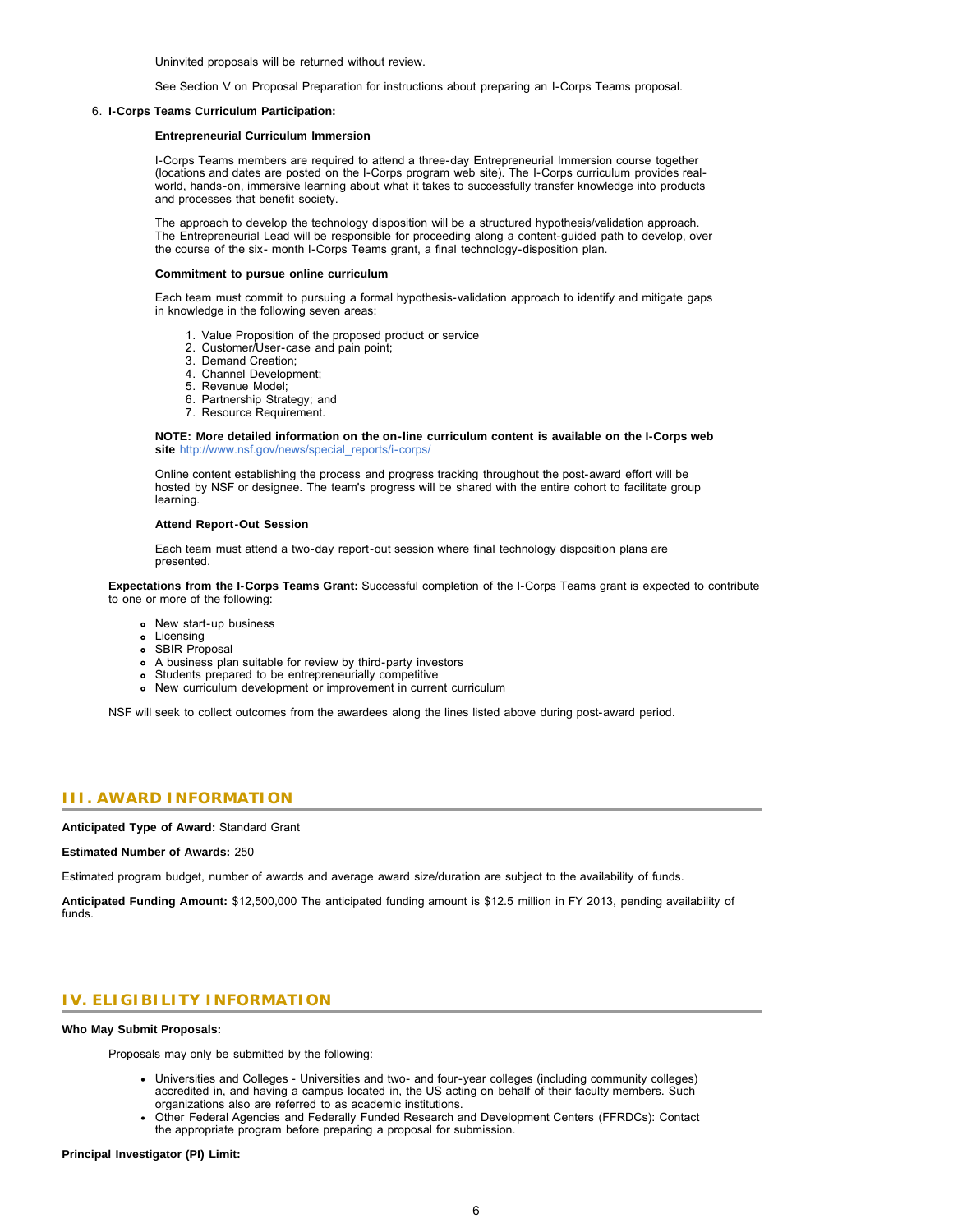There are no restrictions or limits.

#### **Limit on Number of Proposals per Organization:**

There are no restrictions or limits.

#### **Limit on Number of Proposals per PI or Co-PI:**

A PI is limited to one I-Corps Teams proposal during each submission window.

#### **Additional Eligibility Info:**

Proposers must have an active NSF award or one that has been active within the previous five years from the date of submission of the I-Corps Teams proposal in a science or engineering field relevant to the proposed innovation.

# <span id="page-6-0"></span>**V. PROPOSAL PREPARATION AND SUBMISSION INSTRUCTIONS<**

# **A. Proposal Preparation Instructions**

**Full Proposal Preparation Instructions**: Proposers may opt to submit proposals in response to this Program Solicitation via Grants.gov or via the NSF FastLane system.

- Full proposals submitted via FastLane: Proposals submitted in response to this program solicitation should be prepared and submitted in accordance with the general guidelines contained in the NSF Grant Proposal Guide (GPG). The complete text of the GPG is available electronically on the NSF website at: [http://www.nsf.gov/publications/pub\\_summ.jsp?ods\\_key=gpg.](http://www.nsf.gov/publications/pub_summ.jsp?ods_key=gpg) Paper copies of the GPG may be obtained from the NSF Publications Clearinghouse, telephone (703) 292-7827 or by email from [nsfpubs@nsf.gov.](mailto:nsfpubs@nsf.gov) Proposers are reminded to identify this program solicitation number in the program solicitation block on the NSF Cover Sheet For Proposal to the National Science Foundation. Compliance with this requirement is critical to determining the relevant proposal processing guidelines. Failure to submit this information may delay processing.
- Full proposals submitted via Grants.gov: Proposals submitted in response to this program solicitation via Grants.gov should be prepared and submitted in accordance with the NSF Grants.gov Application Guide: A Guide for the Preparation and Submission of NSF Applications via Grants.gov. The complete text of the NSF Grants.gov Application Guide is available on the Grants.gov website and on the NSF website at: ([http://www.nsf.gov/publications/pub\\_summ.jsp?](http://www.nsf.gov/publications/pub_summ.jsp?ods_key=grantsgovguide) [ods\\_key=grantsgovguide\)](http://www.nsf.gov/publications/pub_summ.jsp?ods_key=grantsgovguide). To obtain copies of the Application Guide and Application Forms Package, click on the Apply tab on the Grants.gov site, then click on the Apply Step 1: Download a Grant Application Package and Application Instructions link and enter the funding opportunity number, (the program solicitation number without the NSF prefix) and press the Download Package button. Paper copies of the Grants.gov Application Guide also may be obtained from the NSF Publications Clearinghouse, telephone (703) 292-7827 or by e-mail from [nsfpubs@nsf.gov.](mailto:nsfpubs@nsf.gov)

In determining which method to utilize in the electronic preparation and submission of the proposal, please note the following:

Collaborative Proposals. All collaborative proposals submitted as separate submissions from multiple organizations must be submitted via the NSF FastLane system. Chapter II, Section D.5 of the Grant Proposal Guide provides additional information on collaborative proposals.

See Chapter II.C.2 of the [GPG](http://www.nsf.gov/publications/pub_summ.jsp?ods_key=gpg) for guidance on the required sections of a full research proposal submitted to NSF. Please note that the proposal preparation instructions provided in this program solicitation may deviate from the GPG instructions.

**Mandatory Communication with cognizant I-Corps Program Officer:** PI(s) *must* contact one of the cognizant I-Corps program officers and receive prior written authorization to submit a proposal.

#### **Cognizant I-Corps Program Officer(s):**

| Errol Arkilic             |                               | earkilic@nsf.gov 703-292-8095  |
|---------------------------|-------------------------------|--------------------------------|
| Rathindra (Babu) DasGupta |                               | rdasgupt@nsf.gov 703-292-8353( |
| Anita La Salle            | alasalle@nsf.gov 703-292-5006 |                                |

**PI(s) are** *strongly encouraged* **to discuss the commercial readiness of their effort with a Topic-specific program officer prior to contacting a cognizant I-Corps program officer. This will facilitate determining whether the proposed work is appropriate for I-Corps funding.**

#### **Topic-Specific Program Officer(s):**

| <b>BIO</b> | <b>Steve Ellis</b>                                           | stellis@nsf.gov                 | 703-292-7876  |
|------------|--------------------------------------------------------------|---------------------------------|---------------|
|            | <b>CISE</b> Anita La Salle                                   | alasalle@nsf.gov                | 703-292-5006  |
|            | <b>EHR</b> Don Millard                                       | dmillard@nsf.gov                | 703-292-46200 |
|            | ENG Rathindra (Babu) DasGupta rdasgupt@nsf.gov 703-292-83530 |                                 |               |
|            | <b>GEO</b> Raffaella Montelli                                | rmontell@nsf.gov 703-292-436102 |               |
|            | <b>MPS</b> Mary Galvin-Donoghue                              | mgalvind@nsf.gov 703-292-856202 |               |
| OCI        | <b>Irene Qualters</b>                                        | iqualter@nsf.gov                | 703-292-2339  |
|            | <b>SBE</b> Quinetta Roberson                                 | dcroson@nsf.gov                 | 703-292-7308  |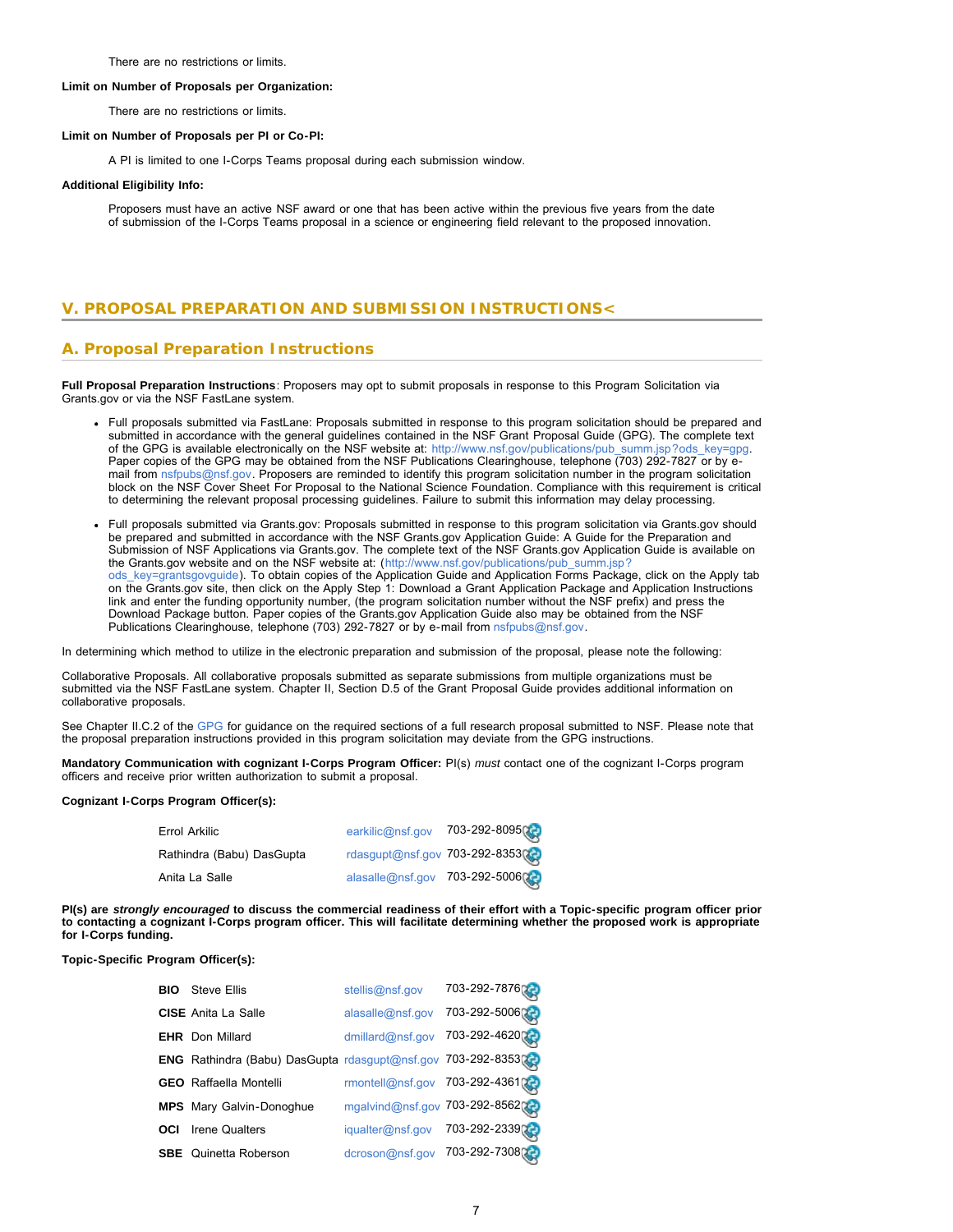When contacting an I-Corps program officer, please provide the following information:

1. Composition of the team proposing to undertake the commercialization feasibility research (Entrepreneurial Lead, I-Corps Teams Mentor and PI). If a Commercialization Mentor is needed, the NSF Program Director may assist in identifying one from the I-Corps network which is being put together at this time.

2. Relevant current/previous NSF awards (including award number, the program that funded the project, and NSF program manager for the project, if available).

- 3. Brief description of the potential commercial impact.
- 4. Brief description of the current commercialization plan.

#### **Guide to Submission of an Innovation-Corps Teams Proposal**

*Note: NSF will be utilizing the Rapid Response Research (RAPID) funding mechanism specified in Grant Proposal Guide (GPG) Chapter II.D.I for the submission and review of I-Corps proposals. The I-Corps Teams RAPID proposal preparation and submission requirements specified below modify, or supplement the requirements specified in the NSF Grant Proposal Guide (GPG) or NSF Grants.gov Application Guide.*

An I-Corps Teams RAPID proposal consists of the following parts:

*Cover Sheet*:

The cover sheet is automatically generated by FastLane or Grants.gov based on information entered into the "Cover Sheet." **Proposers must check the RAPID box on the Cover Sheet.**

#### *Project Summary*:

The Project Summary consists of an overview, a statement on the intellectual merit of the proposed activity, and a statement on the broader impacts of the proposed activity.

The summary MUST have the following components:

1. The overview section must include a listing of "key" words. The key words/phrases should identify the areas of technical expertise in science, engineering, or education which are to be invoked in reviewing the proposal; and the areas of application that are the initial target of the technology.

2. A summary limited to 200 words addressing the Intellectual Merits of the proposed activity. No proprietary information should be included in the summary.

3. A summary limited to 200 words addressing the Broader Impacts of the proposed activity. Include information on how the innovation will enhance scientific and technological understanding. Describe the potential societal and commercial impact of the project.

#### *Table of Contents*:

The table of contents is automatically generated by FastLane or Grants.gov.

#### *Project Description*:

The project description is **limited to 5 pages**. The following information should be provided in the project description:

#### **1. I-Corps Team (two page limit)**

a. Briefly describe the I-Corps team and provide rationale for its formation, focusing on members' entrepreneurial expertise and relevance to the innovation effort, and members' experience in collaborating on previous projects.

#### **2. Lineage of the Proposed Innovation (one page limit)**

a. Provide a table of previous awards with managing program officer (if applicable) identified.

b. Briefly describe how this research has led the team to believe that a commercial opportunity exists for the effort moving forward.

#### **3**. **Description of the Potential Commercial Impact (one page limit)**

- a. Provide a brief profile of a typical customer of the proposed innovation.
- b. Describe the customer need that you believe will be met by the proposed innovation.
- c. Describe how the customer currently meets those needs.

d. Your approach - What is the proposed innovation? How does it relate to the fundamental research already conducted under previous award(s)?

e. How much do you think a customer would pay for your solution?

#### **4. Brief description of the project plan (one page limit)**

a. Current Status - In what stage is the development: proof-of-principle, proof-of-concept, prototype (alpha, beta), etc...

b. Provide a brief description of the proof-of-concept or technology demonstration that will be provided at the end of the project.

*Please note that per guidance in the GPG, the Project Description must contain, as a separate section within the narrative, a discussion of the broader impacts of the proposed activities. You can decide where to include this section within the Project Description.*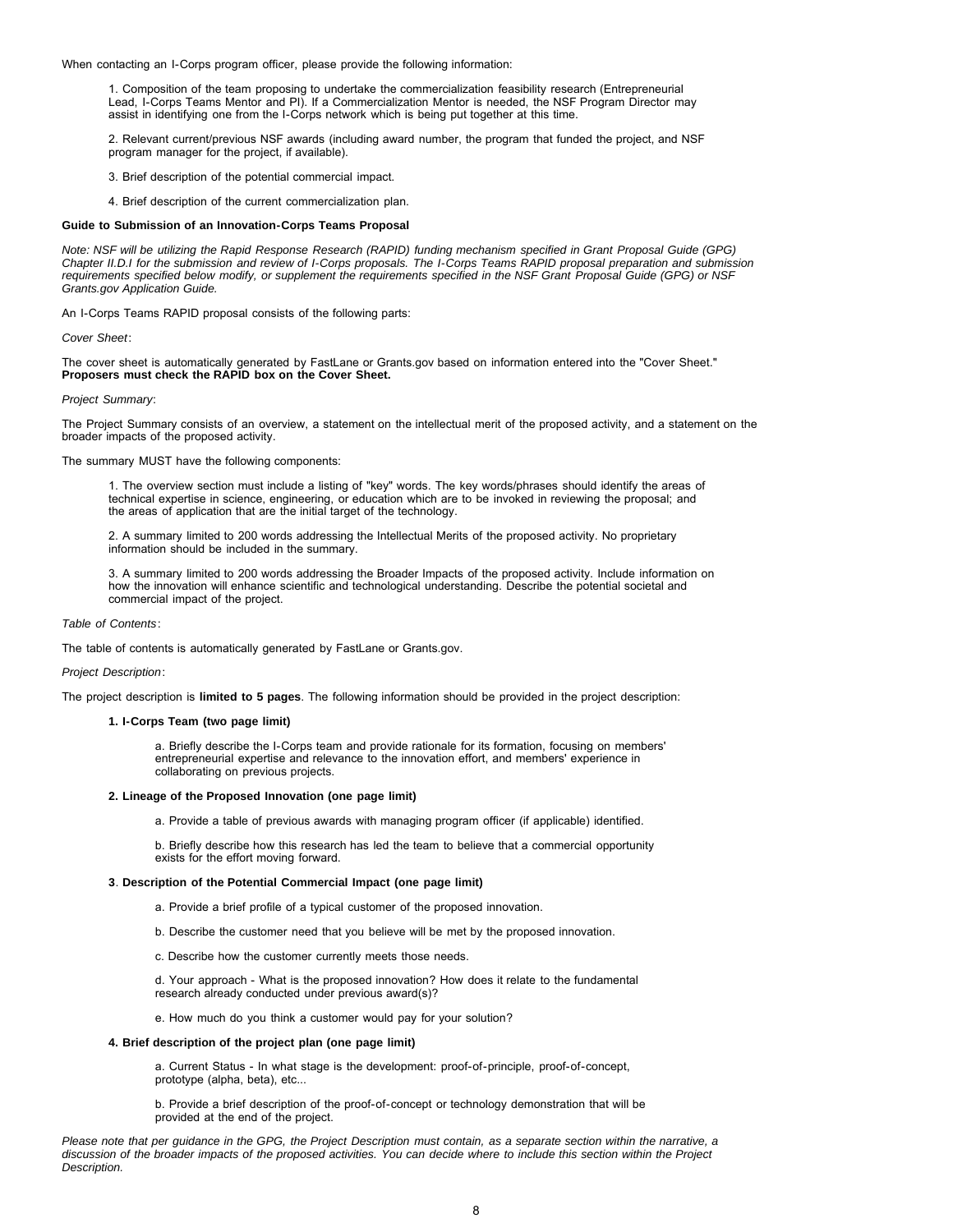#### <span id="page-8-1"></span>Re*ferences Cited*

Provide a comprehensive listing of relevant reference sources, including patent citations.

#### *Biographical sketches*

A biographical sketch for each team member (two pages maximum per team member) must be provided, highlighting technical expertise and track records in successful technology and business development and be prepared in accordance with the requirements specified in the GPG. Exhaustive academic resumes are not appropriate.

#### *Proposal Budget*

Funding for the Innovation-Corps Teams Program is \$50,000 per award. Recovery of indirect costs (F&A) shall be limited to \$5,000.

To complete the I-Corps Teams budget in FastLane:

- Include \$45,000 on line G6 (Other Direct Costs)
- Include \$5,000 on line I.1 (Indirect Costs)

To complete the I-Corps Teams budget in Grants.gov:

- Include \$45,000 in Field F.8 (Other Direct Costs)
- Include \$5,000 in Field H (Indirect Costs)

The total amount of the request must not exceed \$50,000.

Within the award amount of \$50,000, funds must be set aside for up to three persons (the Entrepreneurial Lead, the I-Corps Teams Mentor, and the PI) for mandatory attendance at:

- a three-day grantee entrepreneurial immersion workshop (location and date to be announced), followed, approximately five weeks later, by
- a two-day demo presentation workshop.

The intent of these workshops is to establish the foundation for the formal technology disposition of the project.

Proposers should estimate travel expenses for these two events **plus approximately \$1500 per person to cover workshop registration fees.**

#### *Current and Pending Support*

The proposal should provide information regarding all research to which the Principal Investigator (PI), I-Corps Teams Mentor, and Entrepreneurial Lead either have committed time or have planned to commit time. If none, state NONE.

#### **Current and Pending Support must be uploaded for each of the team members. Note that this proposal is considered "pending" and therefore MUST appear on each Current and Pending Support submission.**

*Facilities, Equipment, and Other Resources*

Discuss requirements for and the availability of equipment, instrumentation, and facilities required for the proposed project.

# <span id="page-8-0"></span>**B. Budgetary Information**

#### **Cost Sharing:**

Inclusion of voluntary committed cost sharing is prohibited.

#### **Indirect Cost (F&A) Limitations:**

Recovery of indirect costs (F&A) shall be limited to \$5,000. As such, this program does require mandatory cost sharing, and, therefore, is an exception to NSF's cost sharing policy.

#### **Other Budgetary Limitations:**

The funding for each I-Corps award will not exceed \$50,000.

# **C. Due Dates**

**Submission Window Date(s)** (due by 5 p.m. submitter's local time):

October 01, 2012 - December 17, 2012

October 1 - December 15, Annually Thereafter

Please note: These are broad submission dates. Refer to Section II. Program Description and the I-Corps website: <http://www.nsf.gov/i-corps-home>where additional information is available describing dates of mandatory curriculum and proposal submission.

January 01, 2013 - March 15, 2013

January 1 - March 15, Annually Thereafter

April 01, 2013 - June 17, 2013

April 1 - June 15, Annually Thereafter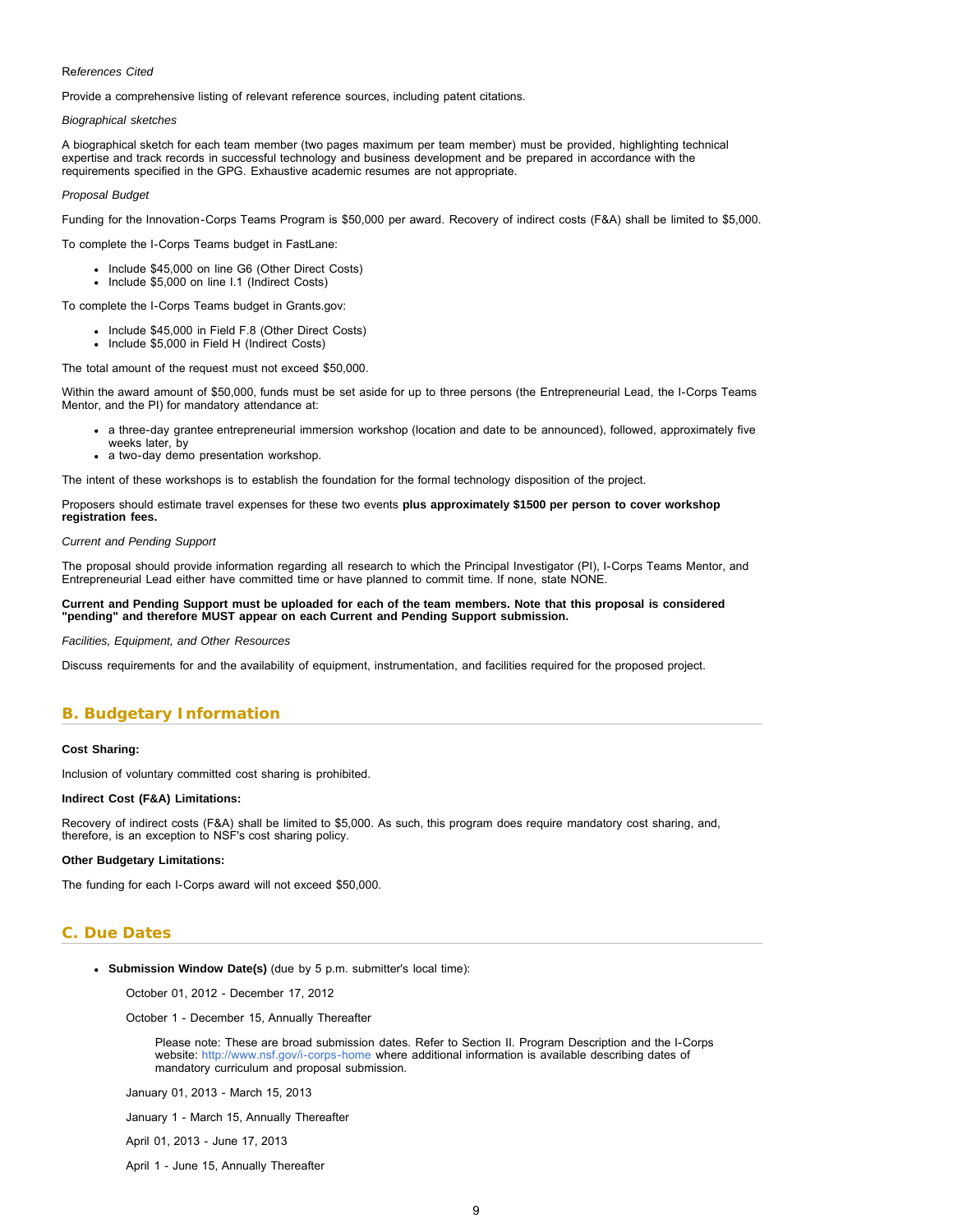July 01, 2013 - September 16, 2013 July 1 - September 15, Annually Thereafter July 01, 2016 - September 15, 2016 October 01, 2016 - December 15, 2016 January 01, 2017 - March 15, 2017 April 01, 2017 - June 15, 2017 July 01, 2017 - September 15, 2017

# <span id="page-9-0"></span>**D. FastLane/Grants.gov Requirements**

#### **For Proposals Submitted Via FastLane:**

To prepare and submit a proposal via FastLane, see detailed technical instructions available at: [https://www.fastlane.nsf.gov/a1/newstan.htm.](https://www.fastlane.nsf.gov/a1/newstan.htm) For FastLane user support, call the FastLane Help Desk at 1-800- 673-6188 or e-mail [fastlane@nsf.gov.](mailto:fastlane@nsf.gov) The FastLane Help Desk answers general technical questions related to the use of the FastLane system. Specific questions related to this program solicitation should be referred to the NSF program staff contact(s) listed in Section VIII of this funding opportunity.

#### **For Proposals Submitted Via Grants.gov:**

Before using Grants.gov for the first time, each organization must register to create an institutional profile. Once registered, the applicant's organization can then apply for any federal grant on the Grants.gov website. Comprehensive information about using Grants.gov is available on the Grants.gov Applicant Resources webpage: [http://www.grants.gov/web/grants/applicants.html.](http://www.grants.gov/web/grants/applicants.html) In addition, the NSF Grants.gov Application Guide (see link in Section V.A) provides instructions regarding the technical preparation of proposals via Grants.gov. For Grants.gov user support, contact the Grants.gov Contact Center at 1-800-518-4726 or by email: [support@grants.gov](mailto:support@grants.gov). The Grants.gov Contact Center answers general technical questions related to the use of Grants.gov. Specific questions related to this program solicitation should be referred to the NSF program staff contact(s) listed in Section VIII of this solicitation.

*Submitting the Proposal:* Once all documents have been completed, the Authorized Organizational Representative (AOR) must submit the application to Grants.gov and verify the desired funding opportunity and agency to which the application is submitted. The AOR must then sign and submit the application to Grants.gov. The completed application will be transferred to the NSF FastLane system for further processing.

Proposers that submitted via FastLane are strongly encouraged to use FastLane to verify the status of their submission to NSF. For proposers that submitted via Grants.gov, until an application has been received and validated by NSF, the Authorized Organizational Representative may check the status of an application on Grants.gov. After proposers have received an e-mail notification from NSF, Research.gov should be used to check the status of an application.

# <span id="page-9-1"></span>**VI. NSF PROPOSAL PROCESSING AND REVIEW PROCEDURES**

Proposals received by NSF are assigned to the appropriate NSF program for acknowledgement and, if they meet NSF requirements, for review. All proposals are carefully reviewed by a scientist, engineer, or educator serving as an NSF Program Officer, and usually by three to ten other persons outside NSF either as *ad hoc* reviewers, panelists, or both, who are experts in the particular fields represented by the proposal. These reviewers are selected by Program Officers charged with oversight of the review process. Proposers are invited to suggest names of persons they believe are especially well qualified to review the proposal and/or persons they would prefer not review the proposal. These suggestions may serve as one source in the reviewer selection process at the Program Officer's discretion. Submission of such names, however, is optional. Care is taken to ensure that reviewers have no conflicts of interest with the proposal. In addition, Program Officers may obtain comments from site visits before recommending final action on proposals. Senior NSF staff further review recommendations for awards. A flowchart that depicts the entire NSF proposal and award process (and associated timeline) is included in the [GPG](http://www.nsf.gov/publications/pub_summ.jsp?ods_key=gpg) as Exhibit III-1.

A comprehensive description of the Foundation's merit review process is available on the NSF website at: [http://www.nsf.gov/bfa/dias/policy/merit\\_review/](http://www.nsf.gov/bfa/dias/policy/merit_review/).

Proposers should also be aware of core strategies that are essential to the fulfillment of NSF's mission, as articulated in *[Investing in](http://www.nsf.gov/publications/pub_summ.jsp?ods_key=nsf14043) [Science, Engineering, and Education for the Nation's Future: NSF Strategic Plan for 2014-2018](http://www.nsf.gov/publications/pub_summ.jsp?ods_key=nsf14043)*. These strategies are integrated in the program planning and implementation process, of which proposal review is one part. NSF's mission is particularly wellimplemented through the integration of research and education and broadening participation in NSF programs, projects, and activities.

One of the strategic objectives in support of NSF's mission is to foster integration of research and education through the programs, projects, and activities it supports at academic and research institutions. These institutions must recruit, train, and prepare a diverse STEM workforce to advance the frontiers of science and participate in the U.S. technology-based economy. NSF's contribution to the national innovation ecosystem is to provide cutting-edge research under the guidance of the Nation's most creative scientists and engineers. NSF also supports development of a strong science, technology, engineering, and mathematics (STEM) workforce by investing in building the knowledge that informs improvements in STEM teaching and learning.

<span id="page-9-2"></span>NSF's mission calls for the broadening of opportunities and expanding participation of groups, institutions, and geographic regions that are underrepresented in STEM disciplines, which is essential to the health and vitality of science and engineering. NSF is committed to this principle of diversity and deems it central to the programs, projects, and activities it considers and supports.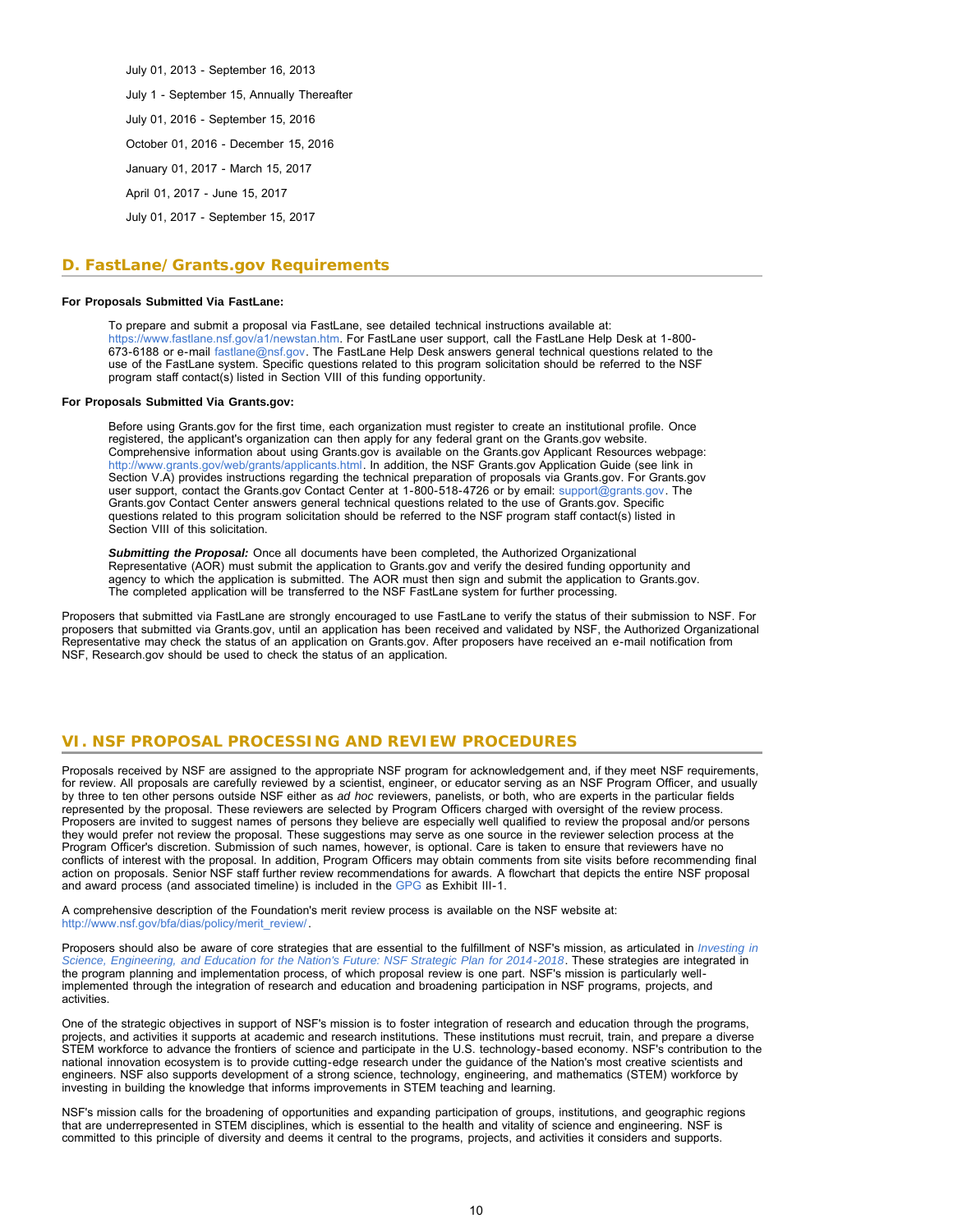# **A. Merit Review Principles and Criteria**

The National Science Foundation strives to invest in a robust and diverse portfolio of projects that creates new knowledge and enables breakthroughs in understanding across all areas of science and engineering research and education. To identify which projects to support, NSF relies on a merit review process that incorporates consideration of both the technical aspects of a proposed project and its potential to contribute more broadly to advancing NSF's mission "to promote the progress of science; to advance the national health, prosperity, and welfare; to secure the national defense; and for other purposes." NSF makes every effort to conduct a fair, competitive, transparent merit review process for the selection of projects.

#### **1. Merit Review Principles**

These principles are to be given due diligence by PIs and organizations when preparing proposals and managing projects, by reviewers when reading and evaluating proposals, and by NSF program staff when determining whether or not to recommend proposals for funding and while overseeing awards. Given that NSF is the primary federal agency charged with nurturing and supporting excellence in basic research and education, the following three principles apply:

- All NSF projects should be of the highest quality and have the potential to advance, if not transform, the frontiers of knowledge.
- NSF projects, in the aggregate, should contribute more broadly to achieving societal goals. These "Broader Impacts" may be accomplished through the research itself, through activities that are directly related to specific research projects, or through activities that are supported by, but are complementary to, the project. The project activities may be based on previously established and/or innovative methods and approaches, but in either case must be well justified.
- Meaningful assessment and evaluation of NSF funded projects should be based on appropriate metrics, keeping in mind the likely correlation between the effect of broader impacts and the resources provided to implement projects. If the size of the activity is limited, evaluation of that activity in isolation is not likely to be meaningful. Thus, assessing the effectiveness of these activities may best be done at a higher, more aggregated, level than the individual project.

With respect to the third principle, even if assessment of Broader Impacts outcomes for particular projects is done at an aggregated level, PIs are expected to be accountable for carrying out the activities described in the funded project. Thus, individual projects should include clearly stated goals, specific descriptions of the activities that the PI intends to do, and a plan in place to document the outputs of those activities.

These three merit review principles provide the basis for the merit review criteria, as well as a context within which the users of the criteria can better understand their intent.

#### **2. Merit Review Criteria**

All NSF proposals are evaluated through use of the two National Science Board approved merit review criteria. In some instances, however, NSF will employ additional criteria as required to highlight the specific objectives of certain programs and activities.

The two merit review criteria are listed below. **Both** criteria are to be given **full consideration** during the review and decisionmaking processes; each criterion is necessary but neither, by itself, is sufficient. Therefore, proposers must fully address both criteria. ([GPG](http://www.nsf.gov/publications/pub_summ.jsp?ods_key=gpg) Chapter II.C.2.d.i. contains additional information for use by proposers in development of the Project Description section of the proposal.) Reviewers are strongly encouraged to review the criteria, including [GPG](http://www.nsf.gov/publications/pub_summ.jsp?ods_key=gpg) Chapter II.C.2.d.i., prior to the review of a proposal.

When evaluating NSF proposals, reviewers will be asked to consider what the proposers want to do, why they want to do it, how they plan to do it, how they will know if they succeed, and what benefits could accrue if the project is successful. These issues apply both to the technical aspects of the proposal and the way in which the project may make broader contributions. To that end, reviewers will be asked to evaluate all proposals against two criteria:

- **Intellectual Merit:** The Intellectual Merit criterion encompasses the potential to advance knowledge; and
- **Broader Impacts:** The Broader Impacts criterion encompasses the potential to benefit society and contribute to the achievement of specific, desired societal outcomes.

The following elements should be considered in the review for both criteria:

- 1. What is the potential for the proposed activity to
	- a. Advance knowledge and understanding within its own field or across different fields (Intellectual Merit); and b. Benefit society or advance desired societal outcomes (Broader Impacts)?
- 2. To what extent do the proposed activities suggest and explore creative, original, or potentially transformative concepts?
- 3. Is the plan for carrying out the proposed activities well-reasoned, well-organized, and based on a sound rationale? Does the plan incorporate a mechanism to assess success?
- 4. How well qualified is the individual, team, or organization to conduct the proposed activities?
- 5. Are there adequate resources available to the PI (either at the home organization or through collaborations) to carry out the proposed activities?

Broader impacts may be accomplished through the research itself, through the activities that are directly related to specific research projects, or through activities that are supported by, but are complementary to, the project. NSF values the advancement of scientific knowledge and activities that contribute to achievement of societally relevant outcomes. Such outcomes include, but are not limited to: full participation of women, persons with disabilities, and underrepresented minorities in science, technology, engineering, and mathematics (STEM); improved STEM education and educator development at any level; increased public scientific literacy and public engagement with science and technology; improved well-being of individuals in society; development of a diverse, globally competitive STEM workforce; increased partnerships between academia, industry, and others; improved national security; increased economic competitiveness of the United States; and enhanced infrastructure for research and education.

Proposers are reminded that reviewers will also be asked to review the Data Management Plan and the Postdoctoral Researcher Mentoring Plan, as appropriate.

### <span id="page-10-0"></span>**Additional Solicitation Specific Review Criteria**

- Potential impact on market
- Time horizon to impact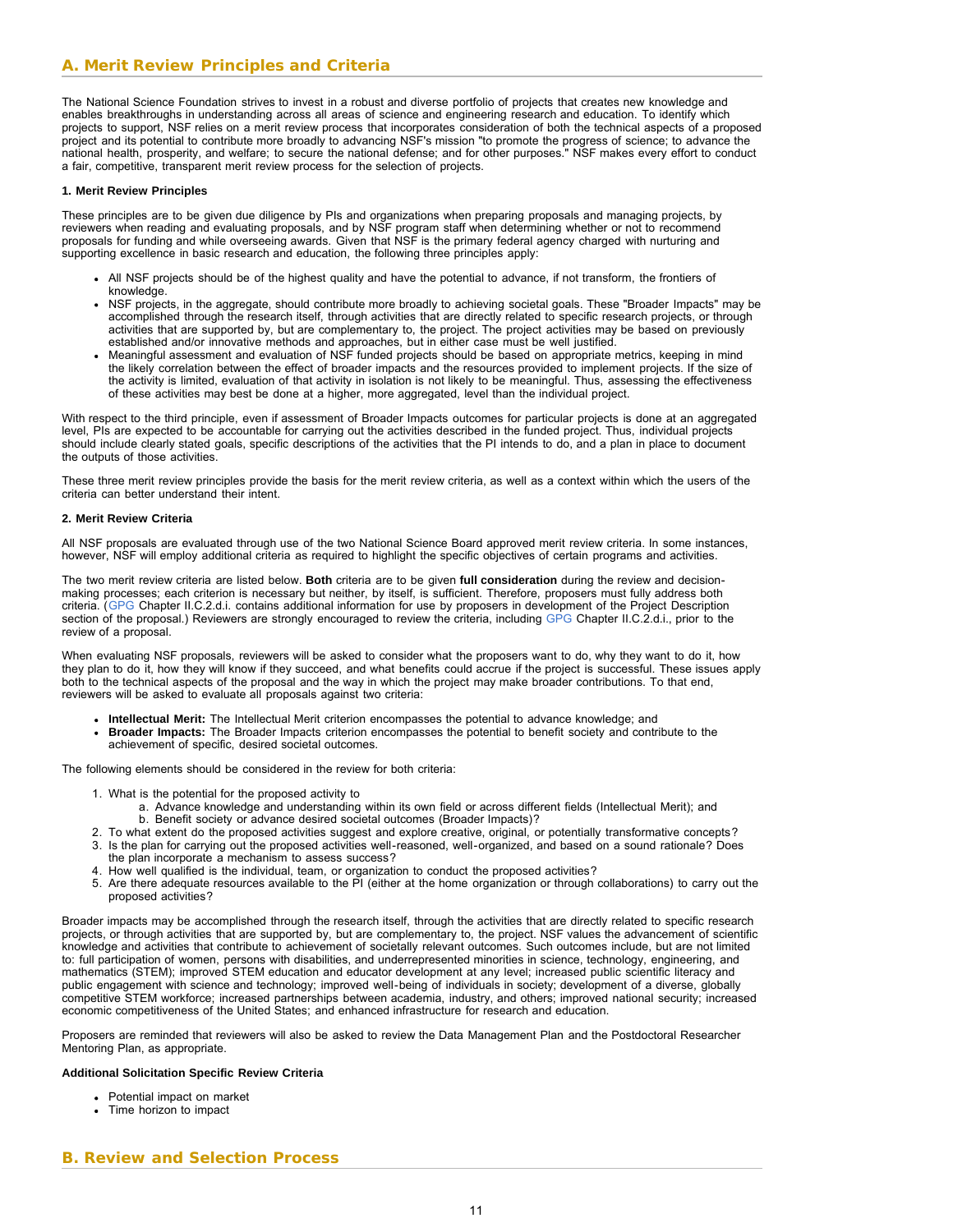Proposals submitted in response to this program solicitation will be reviewed by Internal NSF Review.

Reviewers will be asked to evaluate proposals using two National Science Board approved merit review criteria and, if applicable, additional program specific criteria. A summary rating and accompanying narrative will generally be completed and submitted by each reviewer and/or panel. The Program Officer assigned to manage the proposal's review will consider the advice of reviewers and will formulate a recommendation.

After scientific, technical and programmatic review and consideration of appropriate factors, the NSF Program Officer recommends to the cognizant Division Director whether the proposal should be declined or recommended for award. NSF is striving to be able to tell applicants whether their proposals have been declined or recommended for funding within six months. The time interval begins on the deadline or target date, or receipt date, whichever is later. The interval ends when the Division Director accepts the Program Officer's recommendation.

In all cases, after programmatic approval has been obtained, the proposals recommended for funding will be forwarded to the Division of Grants and Agreements for review of business, financial, and policy implications and the processing and issuance of a grant or other agreement. Proposers are cautioned that only a Grants and Agreements Officer may make commitments, obligations or awards on behalf of NSF or authorize the expenditure of funds. No commitment on the part of NSF should be inferred from technical or budgetary discussions with a NSF Program Officer. A Principal Investigator or organization that makes financial or personnel commitments in the absence of a grant or cooperative agreement signed by the NSF Grants and Agreements Officer does so at their own risk.

#### <span id="page-11-1"></span><span id="page-11-0"></span>**VII. AWARD ADMINISTRATION INFORMATION**

### **A. Notification of the Award**

Notification of the award is made to *the submitting organization* by a Grants Officer in the Division of Grants and Agreements. Organizations whose proposals are declined will be advised as promptly as possible by the cognizant NSF Program administering the program. Verbatim copies of reviews, not including the identity of the reviewer, will be provided automatically to the Principal Investigator. (See Section VI.B. for additional information on the review process).

# <span id="page-11-2"></span>**B. Award Conditions**

An NSF award consists of: (1) the award letter, which includes any special provisions applicable to the award and any numbered amendments thereto; (2) the budget, which indicates the amounts, by categories of expense, on which NSF has based its support (or otherwise communicates any specific approvals or disapprovals of proposed expenditures); (3) the proposal referenced in the award letter; (4) the applicable award conditions, such as Grant General Conditions (GC-1); \* or Research Terms and Conditions \* and (5) any announcement or other NSF issuance that may be incorporated by reference in the award letter.

\*These documents may be accessed electronically on NSF's Website at [http://www.nsf.gov/awards/managing/award\\_conditions.jsp?](http://www.nsf.gov/awards/managing/award_conditions.jsp?org=NSF) [org=NSF.](http://www.nsf.gov/awards/managing/award_conditions.jsp?org=NSF) Paper copies may be obtained from the NSF Publications Clearinghouse, telephone (703) 292-7827 or by e-mail from [nsfpubs@nsf.gov.](mailto:nsfpubs@nsf.gov)

More comprehensive information on NSF Award Conditions and other important information on the administration of NSF awards is contained in the NSF *Award & Administration Guide* (AAG) Chapter II, available electronically on the NSF Website at [http://www.nsf.gov/publications/pub\\_summ.jsp?ods\\_key=aag.](http://www.nsf.gov/publications/pub_summ.jsp?ods_key=aag)

#### **Special Award Conditions:**

Online content establishing the process and progress tracking throughout the post-award effort will be hosted by NSF. Team progress will be tracked using a closed Wiki environment. The I-Corps Wiki is a shared resource accessible only by NSF, the entrepreneurial course instructors, and the peer teams that participate in an I-Corp Cohort.

# <span id="page-11-3"></span>**C. Reporting Requirements**

The Principal Investigator must submit a final project report and a Project Outcomes Report for the General Public to the cognizant Program Officer within 90 days following the expiration of the grant.

Failure to provide the final project report or the Project Outcomes Report will delay NSF review and processing of any future funding increments as well as any pending proposals for all identified PIs and co-PIs on a given award. PIs should examine the formats of the required reports in advance to assure availability of required data.

The PI is required to use NSF's electronic project-reporting system, available through Research.gov, for preparation and submission of the final project report. Such reports provide information on accomplishments, project participants (individual and organizational), publications, and other specific products and impacts of the project. Submission of the report via Research.gov constitutes certification by the PI that the contents of the report are accurate and complete. The Project Outcomes report also must be prepared and submitted using Research.gov. This report serves as a brief summary, prepared specifically for the public, of the nature and outcomes of the project. This report will be posted on the NSF website exactly as it is submitted by the PI.

More comprehensive information on NSF Reporting Requirements and other important information on the administration of NSF awards is contained in the NSF *Award & Administration Guide* (AAG) Chapter II, available electronically on the NSF Website at [http://www.nsf.gov/publications/pub\\_summ.jsp?ods\\_key=aag.](http://www.nsf.gov/publications/pub_summ.jsp?ods_key=aag)

The report must include commercialization disposition along lines similar to the following:

• Patent applications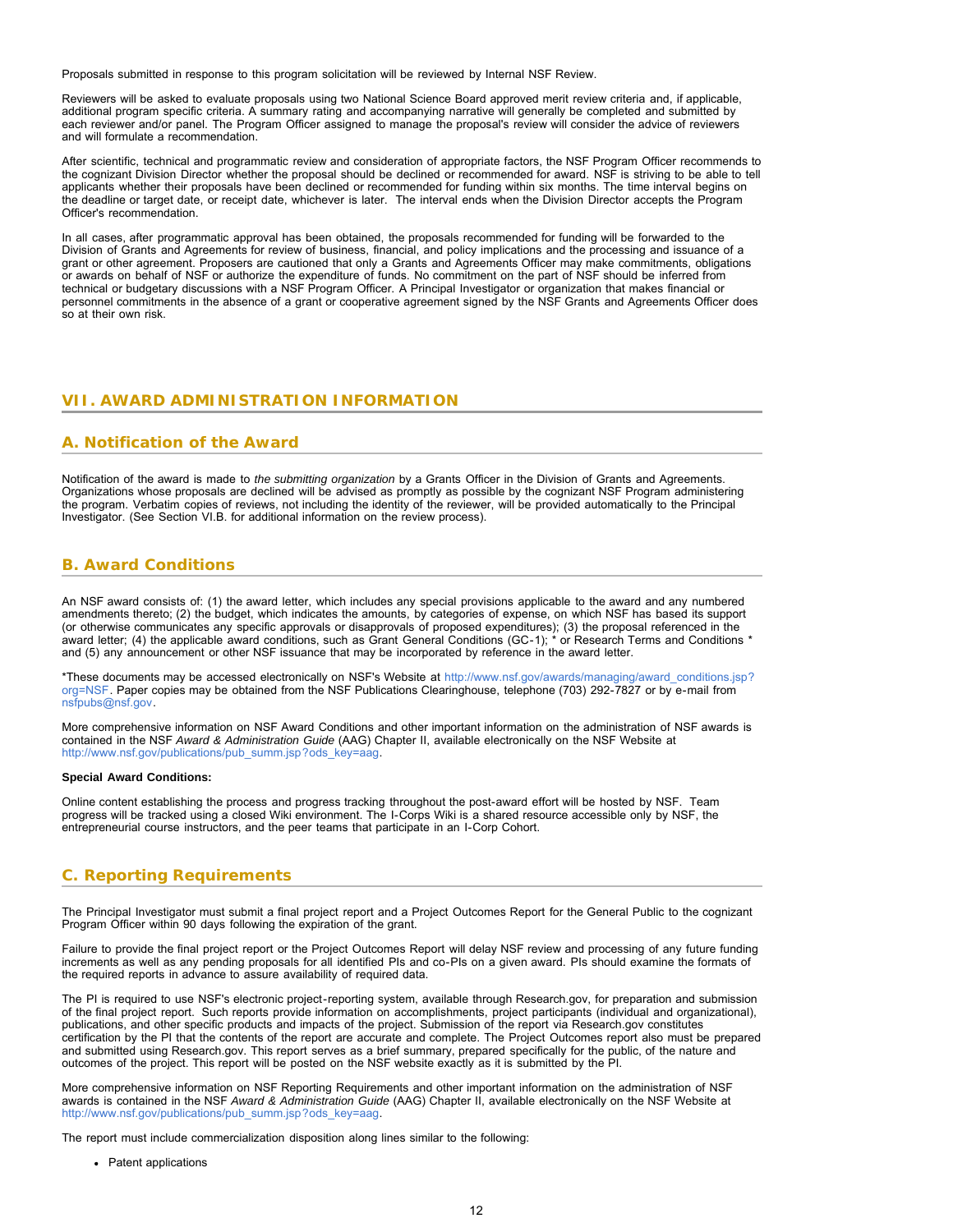- Patents granted and derived or both
- Licensing agreements
- Company formation
- Royalties realized
- SBIR proposal submission (with agency name and date submitted)
- Third party financing
- New curriculum development

# <span id="page-12-0"></span>**VIII. AGENCY CONTACTS**

*Please note that the program contact information is current at the time of publishing. See program website for any updates to the points of contact.*

General inquiries regarding this program should be made to:

- Steven Konsek, telephone: (703) 292-7021, email: [skonsek@nsf.gov](mailto:skonsek@nsf.gov)
- Lydia McClure, telephone: (703) 292-8798, email: [lmcclure@nsf.gov](mailto:lmcclure@nsf.gov)

For questions related to the use of FastLane, contact:

FastLane Help Desk, telephone: 1-800-673-6188; e-mail: [fastlane@nsf.gov.](mailto:fastlane@nsf.gov)

For questions relating to Grants.gov contact:

Grants.gov Contact Center: If the Authorized Organizational Representatives (AOR) has not received a confirmation message from Grants.gov within 48 hours of submission of application, please contact via telephone: 1-800-518-4726; email: [support@grants.gov.](mailto:support@grants.gov)

# <span id="page-12-1"></span>**IX. OTHER INFORMATION**

The NSF website provides the most comprehensive source of information on NSF Directorates (including contact information), programs and funding opportunities. Use of this website by potential proposers is strongly encouraged. In addition, "NSF Update" is an information-delivery system designed to keep potential proposers and other interested parties apprised of new NSF funding opportunities and publications, important changes in proposal and award policies and procedures, and upcoming NSF [Grants](http://www.nsf.gov/bfa/dias/policy/outreach.jsp) [Conferences.](http://www.nsf.gov/bfa/dias/policy/outreach.jsp) Subscribers are informed through e-mail or the user's Web browser each time new publications are issued that match their identified interests. "NSF Update" also is available on [NSF's website.](http://www.nsf.gov/cgi-bin/good-bye?https://public.govdelivery.com/accounts/USNSF/subscriber/new?topic_id=USNSF_179)

Grants.gov provides an additional electronic capability to search for Federal government-wide grant opportunities. NSF funding opportunities may be accessed via this mechanism. Further information on Grants.gov may be obtained at [http://www.grants.gov.](http://www.grants.gov/)

# **ABOUT THE NATIONAL SCIENCE FOUNDATION**

The National Science Foundation (NSF) is an independent Federal agency created by the National Science Foundation Act of 1950, as amended (42 USC 1861-75). The Act states the purpose of the NSF is "to promote the progress of science; [and] to advance the national health, prosperity, and welfare by supporting research and education in all fields of science and engineering."

NSF funds research and education in most fields of science and engineering. It does this through grants and cooperative agreements to more than 2,000 colleges, universities, K-12 school systems, businesses, informal science organizations and other research organizations throughout the US. The Foundation accounts for about one-fourth of Federal support to academic institutions for basic research.

NSF receives approximately 55,000 proposals each year for research, education and training projects, of which approximately 11,000 are funded. In addition, the Foundation receives several thousand applications for graduate and postdoctoral fellowships. The agency operates no laboratories itself but does support National Research Centers, user facilities, certain oceanographic vessels and Arctic and Antarctic research stations. The Foundation also supports cooperative research between universities and industry, US participation in international scientific and engineering efforts, and educational activities at every academic level.

*Facilitation Awards for Scientists and Engineers with Disabilities* provide funding for special assistance or equipment to enable persons with disabilities to work on NSF-supported projects. See Grant Proposal Guide Chapter II, Section D.2 for instructions regarding preparation of these types of proposals.

The National Science Foundation has Telephonic Device for the Deaf (TDD) and Federal Information Relay Service (FIRS) capabilities that enable individuals with hearing impairments to communicate with the Foundation about NSF programs, employment or general information. TDD may be accessed at (703) 292-5090 and (800) 281-8749, FIRS at (800) 877-8339.

The National Science Foundation Information Center may be reached at (703) 292-5111.

The National Science Foundation promotes and advances scientific progress in the United States by competitively awarding grants and cooperative agreements for research and education in the sciences, mathematics, and engineering.

To get the latest information about program deadlines, to download copies of NSF publications, and to access abstracts of awards, visit the NSF Website at [http://www.nsf.gov](http://www.nsf.gov/)